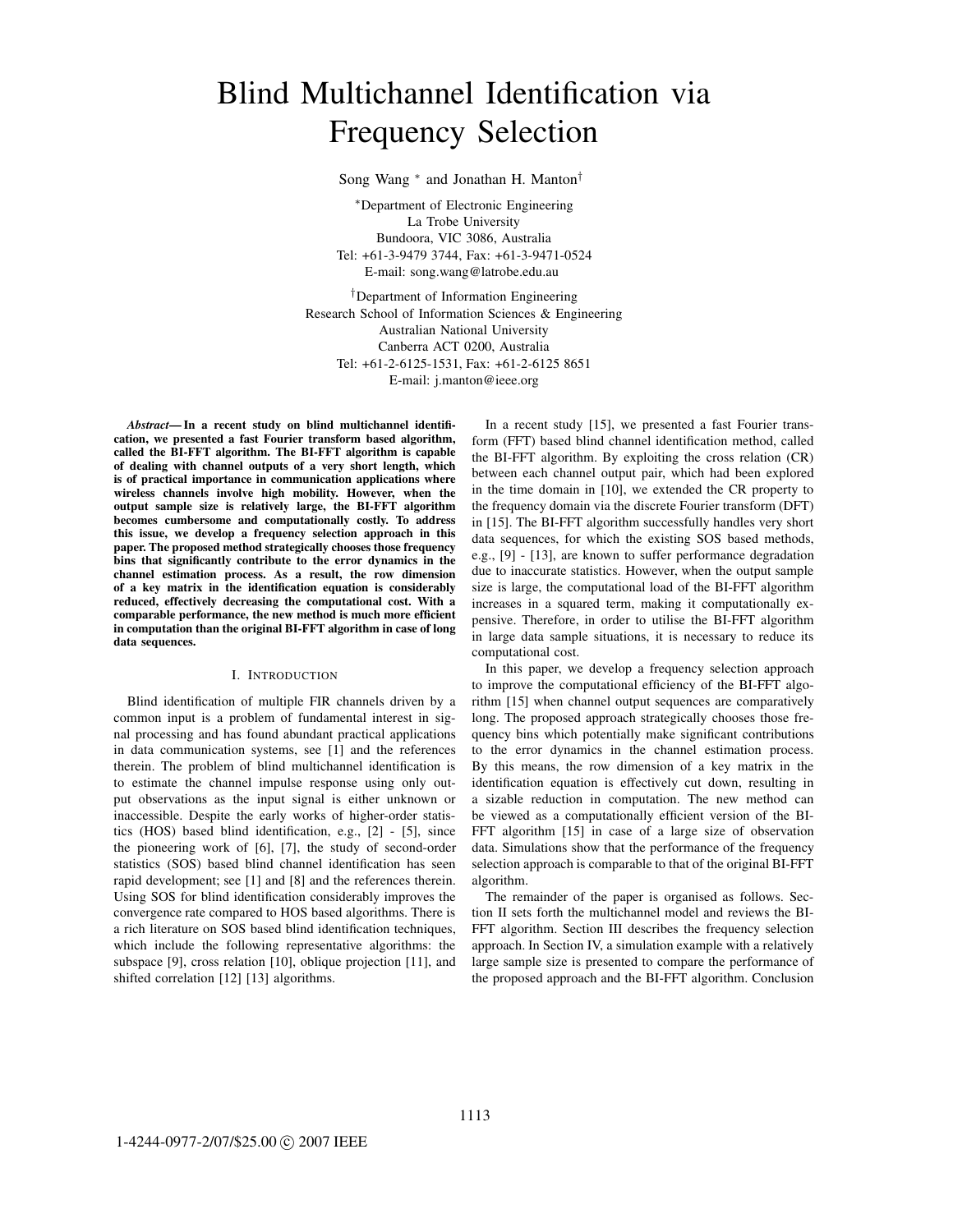is given in Section V.

## II. OVERVIEW OF THE BI-FFT ALGORITHM

In this section, we briefly review the BI-FFT algorithm [15], which is based on the following discrete-time FIR L-channel model:

$$
x_m(n) = s(n) * h_m(n) + w_m(n), \quad m = 1, 2, \cdots, L \quad (1)
$$

where  $x_m(n) \in \mathcal{C}$  is the mth channel output at time n with  $\mathcal{C}$ denoting the set of complex numbers,  $s(n) \in \mathcal{C}$  is the common input,  $h_m(n) \in \mathcal{C}$  the impulse response of the channel m, and  $w_m(n) \in \mathcal{C}$  the additive noise at the channel m, which is uncorrelated with the source signal. The symbol  $*$  in (1) denotes convolution. The maximum order  $M$  of all channels is assumed to be known. The BI-FFT algorithm extends the CR property between channel outputs of (1) to the frequency domain. Specifically, when each channel output sequence has a finite duration of length  $N_s$ , for any  $1 \le i, j \le L$ ,  $i \ne j$ , the time-domain CR

$$
x_i(n) * h_j(n) = x_j(n) * h_i(n)
$$

can be transformed to the frequency domain via the DFT as

$$
X_i(k)H_j(k) = X_j(k)H_i(k), \quad k = 0, 1, \cdots, N-1 \quad (2)
$$

where  $X_m(k)$  and  $H_m(k)$  represent the N-point frequencydomain samples of  $x_m(n)$  and  $h_m(n)$ , respectively, with  $m =$ i, j, and the DFT size  $N \ge N_s + M$ . By the definition of the DFT,

$$
H_m(k) = \sum_{n=0}^{N-1} h_m(n) e^{-j2\pi k n/N} = \sum_{n=0}^{M} h_m(n) e^{-j2\pi k n/N}
$$

equation (2) can be rewritten as

$$
\begin{bmatrix} -\boldsymbol{F}_j & \boldsymbol{F}_i \end{bmatrix} \begin{bmatrix} \mathbf{h}_i \\ \mathbf{h}_j \end{bmatrix} = \mathbf{0} \tag{3}
$$

where  $\mathbf{h}_m = [h_m(0) \quad h_m(1) \quad \cdots \quad h_m(M)]^T$ , and

$$
\mathbf{F}_m = \text{diag}\{X_m(0), X_m(1), \cdots, X_m(N-1)\} \cdot \mathbf{V} \tag{4}
$$

with  $m = i, j, V = e^{-j2\pi/N}$ , and

$$
\boldsymbol{V} = \begin{bmatrix} 1 & 1 & 1 & \cdots & 1 \\ 1 & V & V^2 & \cdots & V^M \\ \vdots & & \vdots & & \vdots \\ 1 & V^{N-1} & V^{2(N-1)} & \cdots & V^{M(N-1)} \end{bmatrix} \in \mathcal{C}^{N \times (M+1)}
$$

Considering all  $L$  channels, in the absence of noise, from equation (3), we can construct the following augmented equation:

$$
Fh = 0 \tag{5}
$$

where  $\mathbf{h} = \begin{bmatrix} \mathbf{h}_1^T & \mathbf{h}_2^T & \cdots & \mathbf{h}_L^T \end{bmatrix}^T \in \mathcal{C}^{L(M+1)}$ , and

$$
\mathbf{F} = \left[ \mathbf{F}_{1,2}^T \ \mathbf{F}_{1,3}^T \ \cdots \ \mathbf{F}_{1,L}^T \ \mathbf{F}_{2,3}^T \ \cdots \ \mathbf{F}_{2,L}^T \ \cdots \ \mathbf{F}_{L-1,L}^T \right]^T
$$

with 
$$
\mathbf{F}_{i,j} \in \mathcal{C}^{N \times L(M+1)}
$$
 defined as

$$
\boldsymbol{F}_{i,j} = \begin{bmatrix} 0 & \cdots & 0 & -\boldsymbol{F}_j & 0 & \cdots & 0 & \boldsymbol{F}_i & 0 & \cdots & 0 \end{bmatrix}
$$

where the *i*th entry is  $-\mathbf{F}_i$  and the *j*th entry is  $\mathbf{F}_i$ ,  $1 \leq i, j \leq j$ L,  $i \neq j$ . The dimension of **F** in (5) is  $\frac{NL(L-1)}{2} \times L(M+1)$ .<br>The identification equation (5) is the core of the **BI** EET The identification equation (5) is the core of the BI-FFT algorithm [15]. In the absence of noise, the channel coefficient vector **h** can be uniquely (up to a constant scalar) identified by solving (5). In the presence of noise, the channel estimate  $\hat{h}$ is given by  $\hat{\mathbf{h}} = \operatorname{argmin}_{\|\mathbf{h}\|=1} \| \mathbf{F} \mathbf{h} \|_2$ .

#### III. THE FREQUENCY SELECTION APPROACH

The main computational load in the implementation of the BI-FFT algorithm [15] comes from the singular value decomposition (SVD) of the matrix  $\boldsymbol{F}$  in (5). Because the row dimension of **F** increases with the output data length, resulting in the growth in SVD operations with a factor of  $N^2$ , as pointed out in [15], the BI-FFT algorithm is more suitable for a small sample size. In case of a large number of output data, the BI-FFT algorithm becomes cumbersome and computationally expensive. In this section, we develop a method to strategically reduce the computational cost of the BI-FFT algorithm [15] when output data sequences are relatively long, while maintaining the estimation performance comparable to that of the original BI-FFT algorithm.

In general, equation (5) represents an overdetermined system. Due to the fact that in the absence of noise, the channel impulse response can be identified uniquely up to a constant scalar, the matrix **F** in (5) is of rank  $L(M + 1) - 1$ , i.e., **F** is rank deficient. That is, in the absence of noise, **F** must have linearly dependent rows, which can be regarded as "unimportant" as they make no contribution to determining the channel coefficient vector **h**. Based on this line of thinking, when noise is present, if those important or useful rows of **F** can be picked out, forming a new matrix with fewer rows than **F**, then we effectively lower the computational cost of SVD. In the presence of noise, the CR between each channel output pair fails and an error vector  $E_{i,j} \in \mathcal{C}^N$  for channel

pair  $(i, j)$ , with  $1 \leq i, j \leq L$  and  $i \neq j$ , can be defined as

$$
\boldsymbol{E}_{i,j} = \boldsymbol{F}_{i,j} \mathbf{h}
$$

It follows that

$$
\|\mathbf{E}_{i,j}\|_2^2 = \sum_{k=0}^{N-1} |E_{i,j}^{(k)}|^2
$$

where  $E_{i,j}^{(k)}$  denotes the *k*th element of  $\boldsymbol{E}_{i,j}$ . In fact,  $E_{i,j}^{(k)}$  represents the error signal for channel pair  $(i, j)$  at frequency k,  $k = 0, 1, \dots, N - 1$ . The 2-norm of the overall error vector for the multichannel model (1) is

$$
\begin{array}{rcl}\n\|\mathbf{F}\mathbf{h}\|_2^2 & = & \|\mathbf{E}_{1,2}\|_2^2 + \|\mathbf{E}_{1,3}\|_2^2 + \cdots + \|\mathbf{E}_{1,L}\|_2^2 + \\
& & \|\mathbf{E}_{2,3}\|_2^2 + \cdots + \|\mathbf{E}_{2,L}\|_2^2 + \cdots + \|\mathbf{E}_{L-1,L}\|_2^2\n\end{array}
$$

For each channel pair  $(i, j)$ , with  $1 \le i, j \le L$  and  $i \ne j$ , we attempt to find those frequencies at which  $E_{i,j}^{(k)}$  significantly contribute to  $||E_{i,j}||_2$ . Then we can approximate  $||E_{i,j}||_2^2$  by adding up  $|E_{i,j}^{(k)}|^2$  over those selected frequencies.

# 1114 *2007 International Symposium on Communications and Information Technologies (ISCIT 2007)*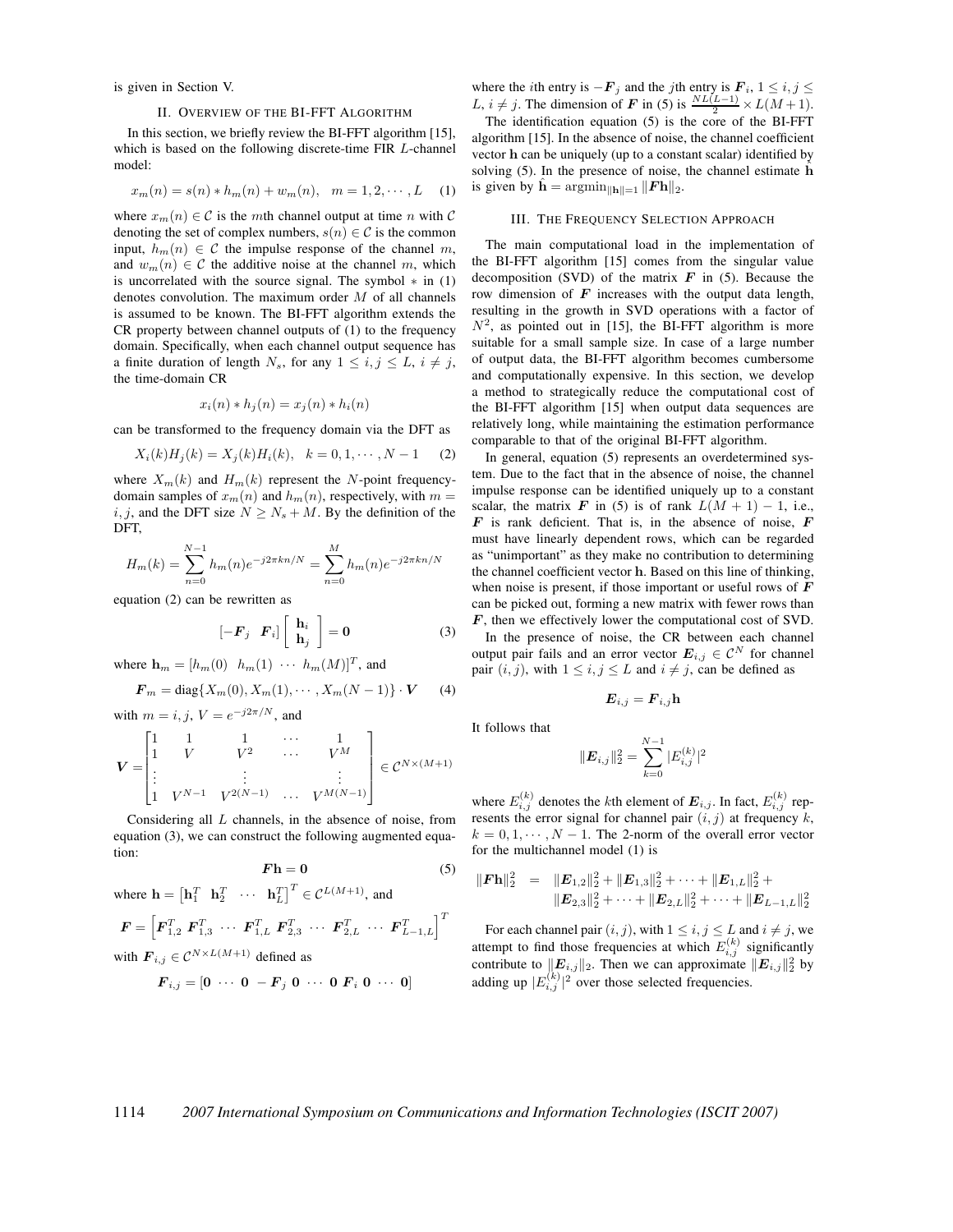Let  $\mathbf{F}_{i,j}^{(k)}$  denote the kth row of  $\mathbf{F}_{i,j}$ . The error signal  $E_{i,j}^{(k)}$ at frequency  $k$  is described by

$$
E_{i,j}^{(k)} = \boldsymbol{F}_{i,j}^{(k)} \mathbf{h}
$$

According to the vector norm properties [14],

 $|F|$ 

$$
P_{i,j}^{(k)}\mathbf{h}| \leq \|\mathbf{F}_{i,j}^{(k)}\|_{2}\|\mathbf{h}\|_{2}
$$
 (6)

and

$$
|\mathbf{F}_{i,j}^{(k)}\mathbf{h}| \leq ||\mathbf{F}_{i,j}^{(k)}||_{\infty} ||\mathbf{h}||_1
$$
 (7)

Hence, the magnitude of  $E_{i,j}^{(k)}$  is upper bounded by the right-hand side of (6) or (7). In other words, for different frequency bins, the "strength" of  $E_{i,j}^{(k)}$  is reflected by  $\|\mathbf{F}_{i,j}^{(k)}\|_2$ or  $\|F_{i,j}^{(k)}\|_{\infty}$ . Because  $\|F_{i,j}^{(k)}\|_{\infty} \le \|F_{i,j}^{(k)}\|_{2}$ ,  $\|F_{i,j}^{(k)}\|_{\infty}$  is a better indicator for gauging  $|E_{i,j}^{(k)}|$  than  $\|\mathbf{F}_{i,j}^{(k)}\|_2$  . Therefore, we may select p frequency bins at which  $\|\mathbf{F}_{i,j}^{(k)}\|_{\infty}$  constitute the p largest values over all frequencies. The range of p is<br> $\frac{2L(M+1)-2}{2L(M+1)-2}$  / n / M with the lower bound of y is 1to i  $\frac{L(M+1)-2}{L(L-1)}$  < p < N, with the lower bound of p obtained by ensuring  $\frac{pL(L-1)}{2}$  >  $L(M+1) - 1$ . Thanks to the special structure of  $\boldsymbol{F}_{i,j}^{(k)}$ ,

$$
\|\mathbf{F}_{i,j}^{(k)}\|_{\infty} = \max_{1 \le i,j \le L, i \ne j} \{ |X_i(k)|, |X_j(k)| \}
$$
(8)

We now summarize the frequency selection approach.

- (i) For each channel pair  $(i, j)$ , with  $1 \leq i, j \leq L$  and  $i \neq j$ , according to (8), compute  $\|\mathbf{F}_{i,j}^{(k)}\|_{\infty}$  for  $k = 0, 1, ..., N-1$  $0, 1, \cdots, N-1.$ <br>For each channel
- (ii) For each channel pair  $(i, j)$ , sort  $\|\mathbf{F}_{i,j}^{(k)}\|_{\infty}$  in either ascending or descending order ascending or descending order.
- (iii) Choose  $p$  frequency bins which produce  $p$  largest values of  $\|\mathbf{F}_{i,j}^{(k)}\|_{\infty}$  over all frequencies for each channel pair  $(i, j)$ . Pick out those rows of **F** corresponding to the p frequency bins with respect to each  $\mathbf{F}_{i,j}$  and construct a new matrix  $\tilde{F} \in C^{\frac{\tilde{p}L(L-1)}{2} \times L(M+1)}$ . The channel coefficient vector **h** is estimated by  $\min_{\|\mathbf{h}\|=1} \|\tilde{F}\mathbf{h}\|_2$ .

## **Remarks:**

- 1) In the proposed approach, frequency bins are selected for each individual channel pair. This is because each channel pair plays an equal role in forming  $\boldsymbol{F}$  in the identification equation (5). This balancing should be maintained in the course of frequency selection.
- 2) The number of frequency bins to be chosen is a tradeoff between estimation accuracy and computational efficiency. The allowable range of frequency bins is  $\frac{2L(M+1)-2}{L(L-1)}$  < p < N. The fewer frequency bins selected, the less computation in the identification process, but the more estimation inaccuracy. If the number of frequency bins is set to be  $N$ , then the proposed method coincides with the BI-FFT algorithm. From our extensive simulations with channel outputs of a long duration, choosing half of the frequency bins renders a performance comparable to that of the original BI-FFT algorithm [15]. When we select half of the frequency bins, the computational cost of the proposed method is about a quarter of that of the original algorithm.

# IV. SIMULATION

As the frequency selection method is intended to reduce the computational cost of the BI-FFT algorithm [15] in the face of long data sequences, we conducted computer simulations to test the proposed method and compare its performance with that of the BI-FFT algorithm [15]. We used the same 4-channel example in [15] with channel order  $M = 4$ . The impulse response of each channel is given in Table I.

TABLE I

CHANNEL IMPULSE RESPONSE

|       | $h_1(n)$           | $h_2(n)$           | $h_3(n)$           | $h_4(n)$          |
|-------|--------------------|--------------------|--------------------|-------------------|
| $n=0$ | $-0.049 + 0.359$ i | 0.443-0.0364i      | $-0.211 - 0.322i$  | $0.417 + 0.030i$  |
| $n=1$ | 0.482-0.569i       | 1.0                | $-0.199 + 0.918i$  | 10                |
| $n=2$ | $-0.556 + 0.587i$  | $0.921 - 0.194i$   | 10                 | $0.873 + 0.145i$  |
| $n=3$ | 10                 | $0.189 - 0.208$ i  | $-0.284 - 0.524$ i | $0.285 + 0.309i$  |
| $n=4$ | $-0.171 + 0.061i$  | $-0.087 - 0.054$ i | $0.136 - 0.19i$    | $-0.049 + 0.161i$ |

The number of output samples from each channel was 500, and the FFT size chosen to be 512. White Gaussian noise was added to the channel outputs. We computed the mean-squareerror (MSE) to be the performance measure:

$$
\text{MSE (dB)} = 10 \log_{10} \left( \frac{1}{T} \sum_{i=1}^{T} \|\hat{\mathbf{h}}_i - \mathbf{h}\|^2 \right)
$$

where T is the number of Monte Carlo runs ( $T = 100$  was used), **h** is the true channel coefficient vector (with unit-norm), and  $\hat{\mathbf{h}}_i$  is the estimated coefficient vector (with unit norm) from the  $i$ -th run.

For the frequency selection approach, we selected half of the frequency bins, i.e., 256 frequencies for each channel pair. Fig. 1 compares the MSE (in dB) of the proposed frequency selection method and the original BI-FFT algorithm [15] over a wide range of SNR. It can be seen that the new method performs comparably with the BI-FFT algorithm. In particular,



Fig. 1. Performance comparison of the frequency selection method and the BI-FFT algorithm. Output sample size is 500.